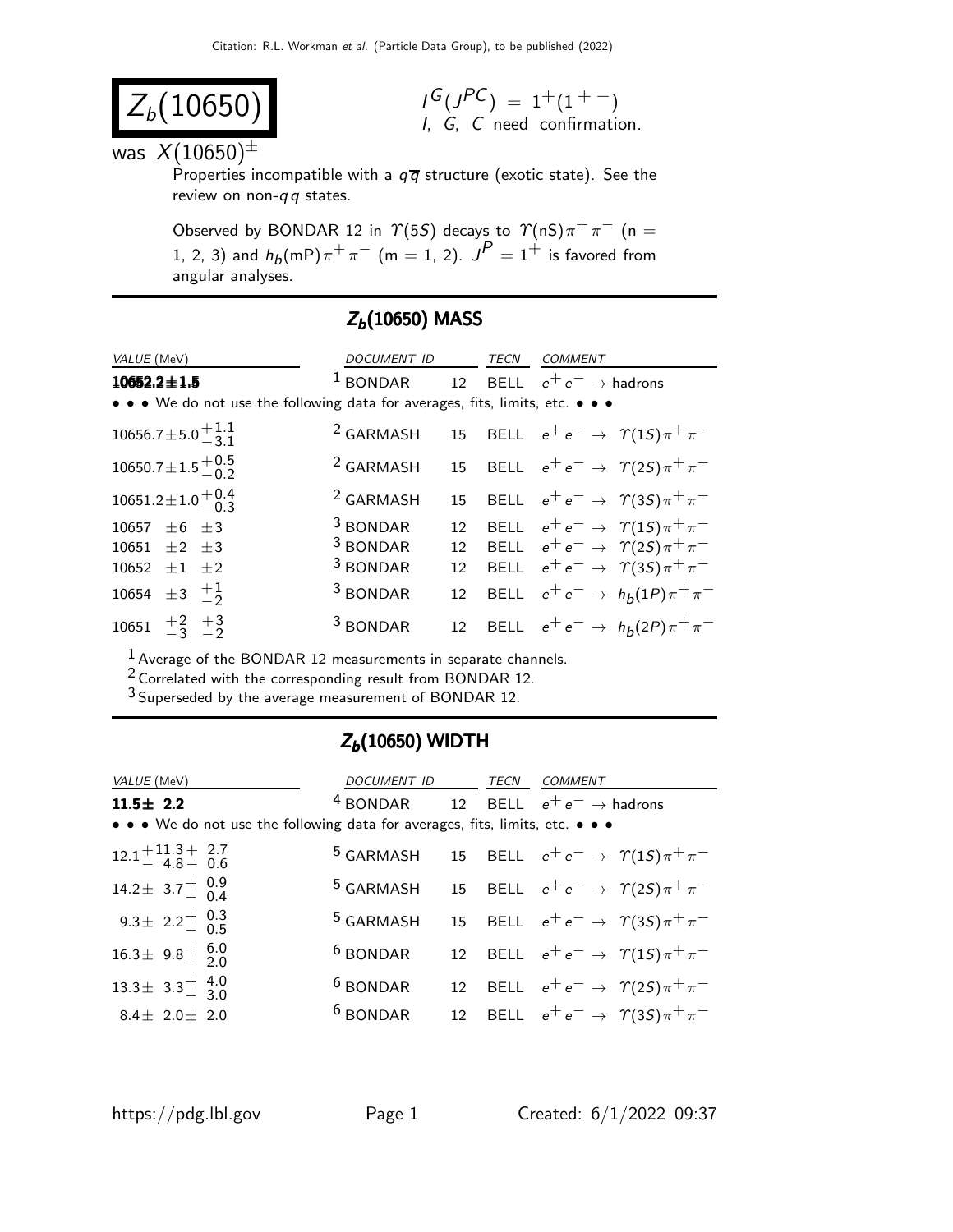| $20.9^{+}$ 5.4 + 2.1<br>4.7 - 5.7 |  | <sup>6</sup> BONDAR 12 BELL $e^+e^- \rightarrow h_b(1P)\pi^+\pi^-$ |
|-----------------------------------|--|--------------------------------------------------------------------|
| $19 \pm 7$ $^{+11}_{-7}$          |  | <sup>6</sup> BONDAR 12 BELL $e^+e^- \rightarrow h_b(2P)\pi^+\pi^-$ |

 $4$  Average of the BONDAR 12 measurements in separate channels.

<sup>5</sup> Correlated with the corresponding result from BONDAR 12.

 $^6$  Superseded by the average measurement of BONDAR 12.

## $Z_b(10650)^+$  DECAY MODES

 $Z_b(10650)^+$  decay modes are charge conjugates of the modes below.

|            | Mode                                                                                                                                                   | Fraction $(\Gamma_i/\Gamma)$         |
|------------|--------------------------------------------------------------------------------------------------------------------------------------------------------|--------------------------------------|
|            | $\Gamma_1$ $\gamma(1S)\pi^+$                                                                                                                           | $(1.7^{+0.8}_{-0.6}) \times 10^{-3}$ |
|            | $\Gamma_2$ $\gamma$ (2S) $\pi$ <sup>+</sup>                                                                                                            | $(1.4\frac{+0.6}{-0.4})\%$           |
|            | $\Gamma_3$ $\gamma$ (3S) $\pi$ <sup>+</sup>                                                                                                            | $(1.6\substack{+0.7\\-0.5})$ %       |
|            | $\Gamma_4$ $h_b(1P)\pi^+$                                                                                                                              | $(8.4\frac{+2.9}{2.4})$ %            |
|            | $\begin{array}{ccc} \n\Gamma_5 & h_b(2P)\pi^+\\ \n\Gamma_6 & B^+\overline{B}^0\\ \n\Gamma_7 & B^+\overline{B}^{*0}+B^{*+}\overline{B}^0 \n\end{array}$ | $(15 \pm 4) \%$                      |
|            |                                                                                                                                                        | not seen                             |
|            |                                                                                                                                                        | not seen                             |
| $\Gamma_8$ | $B^{*+} \overline{B}^{*0}$                                                                                                                             | $(74 \tfrac{+4}{-6})\%$              |

# $Z_b(10650)$  BRANCHING RATIOS

| $\Gamma(\Upsilon(1S)\pi^+) / \Gamma_{\text{total}}$                                                                                                                                                                           |                                                                                |  |                |                                                                                                |
|-------------------------------------------------------------------------------------------------------------------------------------------------------------------------------------------------------------------------------|--------------------------------------------------------------------------------|--|----------------|------------------------------------------------------------------------------------------------|
| VALUE (units $10^{-3}$ )                                                                                                                                                                                                      | DOCUMENT ID TECN COMMENT                                                       |  |                |                                                                                                |
| $1.7 + 0.7 + 0.3$<br>$-0.6 - 0.2$                                                                                                                                                                                             | <sup>7</sup> GARMASH 16 BELL $e^+e^- \rightarrow \pi^-B^{*+}\overline{B}^{*0}$ |  |                |                                                                                                |
| • • • We do not use the following data for averages, fits, limits, etc. • • •                                                                                                                                                 |                                                                                |  |                |                                                                                                |
| seen<br>seen                                                                                                                                                                                                                  | GARMASH<br>BONDAR                                                              |  |                | 15 BELL $e^+e^- \to \gamma(1S)\pi^+\pi^-$<br>12 BELL $e^+e^- \rightarrow \gamma(1S)\pi^+\pi^-$ |
| <sup>7</sup> Assuming the $Z_b(10650)$ decay width is saturated by the channels $\pi^+$ $\Upsilon(15, 25, 35)$ ,<br>$\pi^+ h_b(1P, 2P)$ , and $B^{*+} \overline{B}^{*0}$ , and using the results from BONDAR 12 and MIZUK 16. |                                                                                |  |                |                                                                                                |
|                                                                                                                                                                                                                               |                                                                                |  |                |                                                                                                |
| $\Gamma(\Upsilon(2S)\pi^+)/\Gamma_{\rm total}$                                                                                                                                                                                |                                                                                |  |                | $\mathsf{\Gamma}_2/\mathsf{\Gamma}$                                                            |
| VALUE (units $10^{-2}$ )                                                                                                                                                                                                      | DOCUMENT ID TECN                                                               |  | <b>COMMENT</b> |                                                                                                |
| $1.39 + 0.48 + 0.34$<br>-0.38 -0.23                                                                                                                                                                                           | <sup>8</sup> GARMASH 16 $e^+e^- \rightarrow \pi^-B^{*+}\overline{B}^{*0}$      |  |                |                                                                                                |
| • • • We do not use the following data for averages, fits, limits, etc. • • •                                                                                                                                                 |                                                                                |  |                |                                                                                                |
| seen                                                                                                                                                                                                                          | GARMASH                                                                        |  |                | 15 BELL $e^+e^- \rightarrow \gamma(2S)\pi^+\pi^-$                                              |
| seen                                                                                                                                                                                                                          | BONDAR                                                                         |  |                | 12 BELL $e^+e^- \rightarrow \gamma(2S)\pi^+\pi^-$                                              |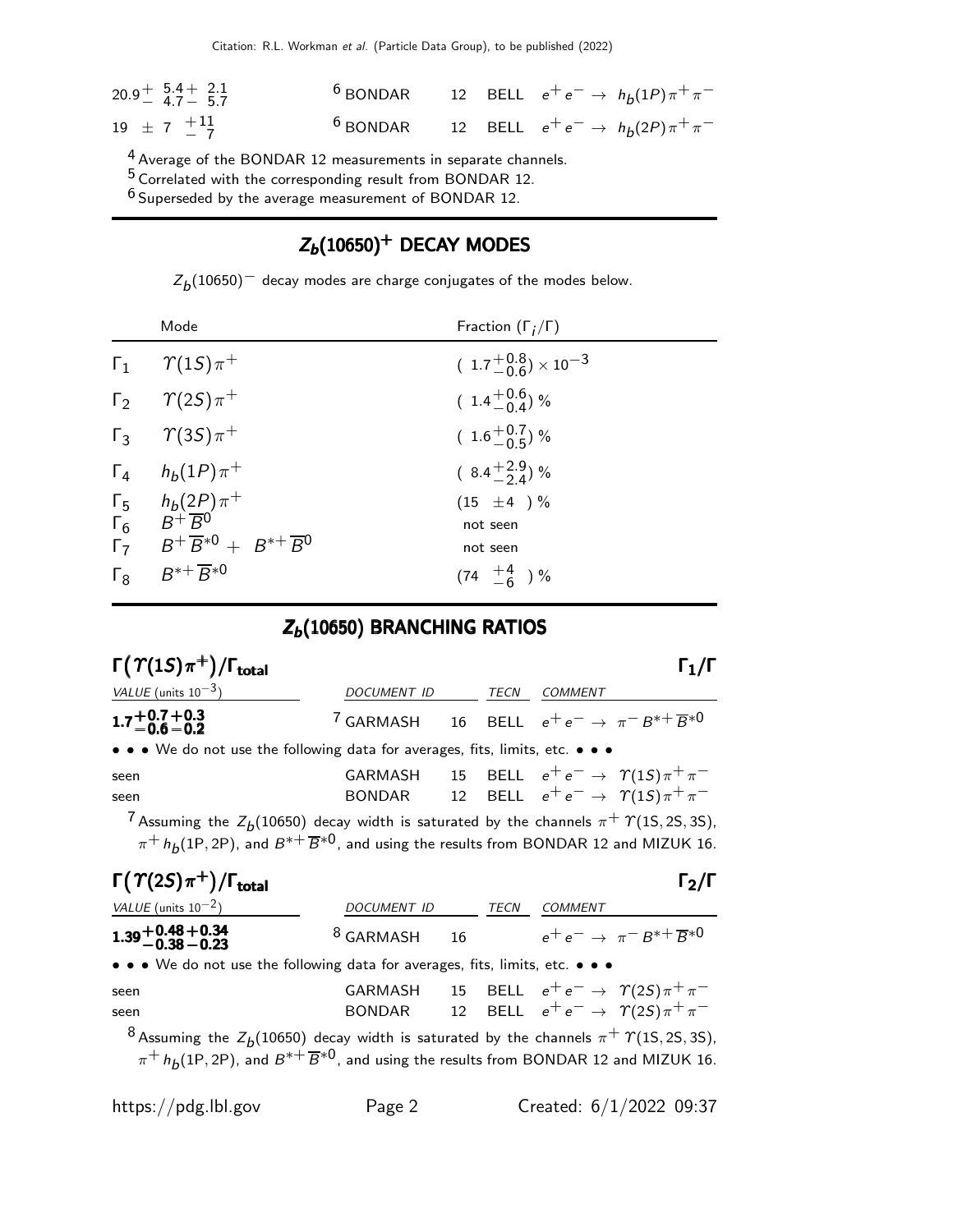| $\Gamma(\Upsilon(3S)\pi^+)/\Gamma_{\text{total}}$                                                                                                                                                                                                          |                                                                                 |      |                                                           | $\Gamma_3/\Gamma$ |
|------------------------------------------------------------------------------------------------------------------------------------------------------------------------------------------------------------------------------------------------------------|---------------------------------------------------------------------------------|------|-----------------------------------------------------------|-------------------|
| VALUE (units $10^{-2}$ )                                                                                                                                                                                                                                   | <b>DOCUMENT ID</b>                                                              | TECN | <b>COMMENT</b>                                            |                   |
| $1.63 + 0.53 + 0.39$<br>-0.42 - 0.28                                                                                                                                                                                                                       | <sup>9</sup> GARMASH 16 BELL $e^+e^- \rightarrow \pi^-B^{*+} \overline{B}^{*0}$ |      |                                                           |                   |
| • • • We do not use the following data for averages, fits, limits, etc. • • •                                                                                                                                                                              |                                                                                 |      |                                                           |                   |
| seen                                                                                                                                                                                                                                                       |                                                                                 |      | GARMASH 15 BELL $e^+e^- \rightarrow \gamma(3S)\pi^+\pi^-$ |                   |
| seen                                                                                                                                                                                                                                                       | BONDAR                                                                          |      | 12 BELL $e^+e^- \rightarrow \gamma (35)\pi^+\pi^-$        |                   |
| <sup>9</sup> Assuming the $Z_b(10650)$ decay width is saturated by the channels $\pi^+$ $\Upsilon(1S, 2S, 3S)$ ,<br>$\pi^+ h_{\mathsf{A}}(1\mathsf{P}, 2\mathsf{P})$ , and $B^{*+} \overline{B}^{*0}$ , and using the results from BONDAR 12 and MIZUK 16. |                                                                                 |      |                                                           |                   |
|                                                                                                                                                                                                                                                            |                                                                                 |      |                                                           |                   |

| $\Gamma(h_b(1P)\pi^+)/\Gamma_{\text{total}}$                                  |                                                                                  |      |                | $\Gamma_4/\Gamma$                                                                |
|-------------------------------------------------------------------------------|----------------------------------------------------------------------------------|------|----------------|----------------------------------------------------------------------------------|
| VALUE (units $10^{-2}$ )                                                      | <b>DOCUMENT ID</b>                                                               | TECN | <b>COMMENT</b> |                                                                                  |
| $8.41 + 2.43 + 1.49$<br>-2.12 - 1.06                                          | <sup>10</sup> GARMASH 16 BELL $e^+e^- \rightarrow \pi^-B^{*+} \overline{B}^{*0}$ |      |                |                                                                                  |
| • • • We do not use the following data for averages, fits, limits, etc. • • • |                                                                                  |      |                |                                                                                  |
| seen                                                                          | $^{11}$ MIZUK                                                                    |      |                | 16 BELL $e^+e^- \to h_b(1P)\pi^+\pi^-$<br>12 BELL $e^+e^- \to h_b(1P)\pi^+\pi^-$ |
| seen                                                                          | $12$ BONDAR                                                                      |      |                |                                                                                  |

 $^{10}$  Assuming the  $Z_{b}^{ }(10650)$  decay width is saturated by the channels  $\pi^{+}$   $\varUpsilon(1\text{S},2\text{S},3\text{S}),$  $\pi^+$   $h_b$ (1P, 2P), and  $B^{*+}$   $\overline{B}^{*0}$ , and using the results from BONDAR 12 and MIZUK 16.  $^{11}$  Using  $e^+e^-$  energies near the  $\gamma$ (11020). 12 Using  $e^+e^-$  energies near the  $\gamma$ (10860).

#### $\Gamma(h_b(2P)\pi^+)$ /Γ<sub>total</sub> Γ<sub>5</sub>/Γ VALUE  $(\text{units } 10^{-2})$  DOCUMENT ID TECN COMMENT 14.7 +3.2 −2.8 +2.8 −2.3 14.7 +3.2−2.<sup>8</sup> +2.8−2.<sup>3</sup> 14.7 +3−2+2.<sup>8</sup> −2.3 14.7 +3−2+2.8−2.<sup>3</sup> 13 GARMASH 16 BELL  $e^+e^- \rightarrow \pi^-B^{*+}\overline{B}^{*0}$ • • • We do not use the following data for averages, fits, limits, etc. • • • possibly seen the set of  $^{14}$  MIZUK to  $16$  BELL  $e^+e^- \rightarrow h_b(2P)\pi^+\pi^$ seen 15 BONDAR 12 BELL  $e^+e^- \rightarrow h_b(2P)\pi^+\pi^ ^{13}$  Assuming the  $Z_{b}^{ }(10650)$  decay width is saturated by the channels  $\pi^{+}$   $\varUpsilon(1\text{S},2\text{S},3\text{S}),$  $\pi^{+}$   $h_b(1P, 2P)$ , and  $B^{*+} \overline{B}^{*0}$ , and using the results from BONDAR 12 and MIZUK 16. 14 Using  $e^+e^-$  energies near the  $\gamma$ (11020). 15 Using  $e^+e^-$  energies near the  $\gamma$ (10860).